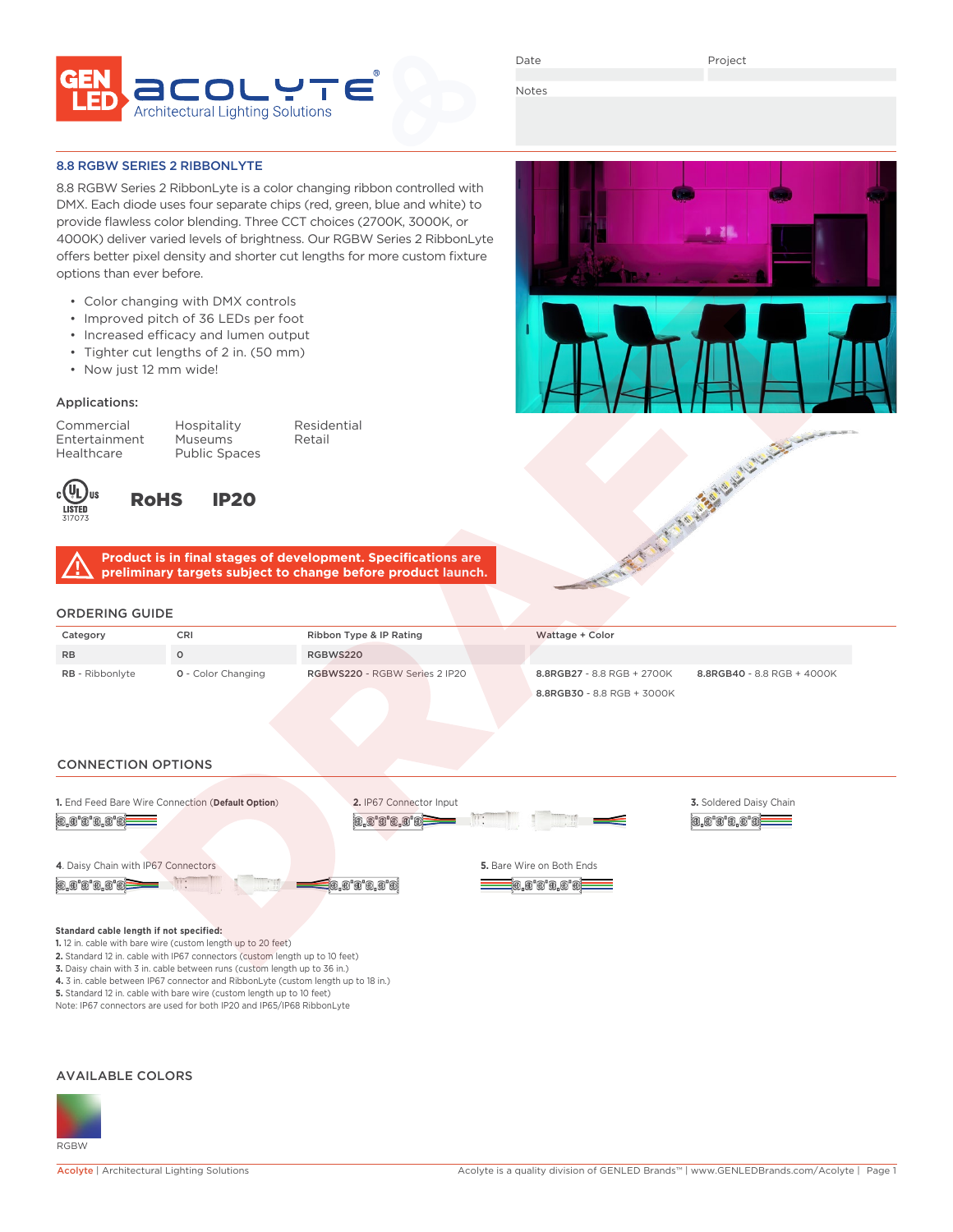

#### SPECIFICATIONS / DIAGRAM / USAGE GUIDELINES

|                                  |                                                  |                                                                                                                 | 8.8 RGBW Series 2 Ribbonlyte                                                         |                                                                                             |  |  |  |
|----------------------------------|--------------------------------------------------|-----------------------------------------------------------------------------------------------------------------|--------------------------------------------------------------------------------------|---------------------------------------------------------------------------------------------|--|--|--|
| <b>Operating Voltage</b>         |                                                  |                                                                                                                 | 24 V                                                                                 |                                                                                             |  |  |  |
| <b>Power Consumption</b>         |                                                  |                                                                                                                 | 8.8 W/ft (28.9 W/m)                                                                  |                                                                                             |  |  |  |
| Current (mA) - 24V               |                                                  |                                                                                                                 | 367 mA/ft (1203 mA/m)                                                                |                                                                                             |  |  |  |
| LED Pitch                        |                                                  |                                                                                                                 | 36 LEDs/ft (120 LEDs/m)                                                              |                                                                                             |  |  |  |
| <b>Protection Rating</b>         |                                                  |                                                                                                                 | IP <sub>20</sub>                                                                     |                                                                                             |  |  |  |
| Dimming/Control                  |                                                  | DMX / Lutron Hi-Lume 1% dimming & Hi-Lume Premier 0.1% L3D0 LED drivers / Lutron VIVE code compliance available |                                                                                      |                                                                                             |  |  |  |
| <b>Operating Temperature</b>     |                                                  | $-40^{\circ}$ F to $104^{\circ}$ F ( $-40^{\circ}$ C to $40^{\circ}$ C)                                         |                                                                                      |                                                                                             |  |  |  |
| <b>Colors/Color Temperatures</b> |                                                  | RGBW (2700K), RGBW (3000K), RGBW (4000K)                                                                        |                                                                                      |                                                                                             |  |  |  |
| Lumens - RGBW                    |                                                  |                                                                                                                 | 530 lm/ft (1740 lm/m) All LEDs at 100%                                               |                                                                                             |  |  |  |
| <b>Binning Tolerance</b>         |                                                  | +/- 100K (White)                                                                                                |                                                                                      |                                                                                             |  |  |  |
| LED Beam Angle                   |                                                  |                                                                                                                 | $120^\circ$                                                                          |                                                                                             |  |  |  |
| Lamp Life                        |                                                  |                                                                                                                 | 50,000 Hours                                                                         |                                                                                             |  |  |  |
| Cuttable Length                  |                                                  |                                                                                                                 | 1.97 in (50 mm)                                                                      |                                                                                             |  |  |  |
| Lumens/Watt - RGBW               |                                                  |                                                                                                                 | 60 lm/W (All LEDs at 100%)                                                           |                                                                                             |  |  |  |
| <b>Constant Voltage</b>          |                                                  |                                                                                                                 | $\checkmark$                                                                         |                                                                                             |  |  |  |
| Cable Length                     |                                                  |                                                                                                                 | 12 in (30.5 cm)                                                                      |                                                                                             |  |  |  |
| Certifications                   |                                                  |                                                                                                                 | CSA C22.2 No. 250.0, General Requirements for Luminaires.<br>ROHS compliant UL 2108. |                                                                                             |  |  |  |
| <b>DIMENSIONS</b>                | <b>Top View</b>                                  |                                                                                                                 | Side View                                                                            | Dimensions                                                                                  |  |  |  |
| IP <sub>20</sub>                 | 1,0'0'0.<br>廽<br>CUTTABLE EVERY: 1.97 in (50 mm) |                                                                                                                 |                                                                                      | Width 0.47 in (12 mm)<br>Max Length $16$ ft 4 in $(5 \text{ m})$<br>Height 0.09 in (2.3 mm) |  |  |  |
|                                  |                                                  |                                                                                                                 |                                                                                      |                                                                                             |  |  |  |
| <b>USAGE GUIDELINES</b>          |                                                  |                                                                                                                 |                                                                                      |                                                                                             |  |  |  |

- Please refer to our RibbonLyte Proper Use Guide in our *Application Guide* for more information. Available for download at www.GENLEDBrands.com/Acolyte.
- Compatible with a wide variety of control products including the entire line of Lutron dimming systems.
- For use with Acolyte drivers, 0-10V dimming modules and interface controllers (DMXINF models).<br>• Lise with non-Acolyte supplied drivers is not supported or warrantied
- Use with non-Acolyte supplied drivers is not supported or warrantied.
- Due to the nature of the product, RibbonLyte cuttable lengths are generally longer or shorter than the customer requested length. Unless specified, RibbonLyte is factory cut at the shorter cuttable point.
- We reserve the right to make changes to product lineup, specifications, design and finishes at any time without notice.

Acolyte does not warrant or represent that the information is free from errors or omission. The information may change without notice and Acolyte is not in any way liable for the accuracy of any information printed and stored or in any way interpreted or used.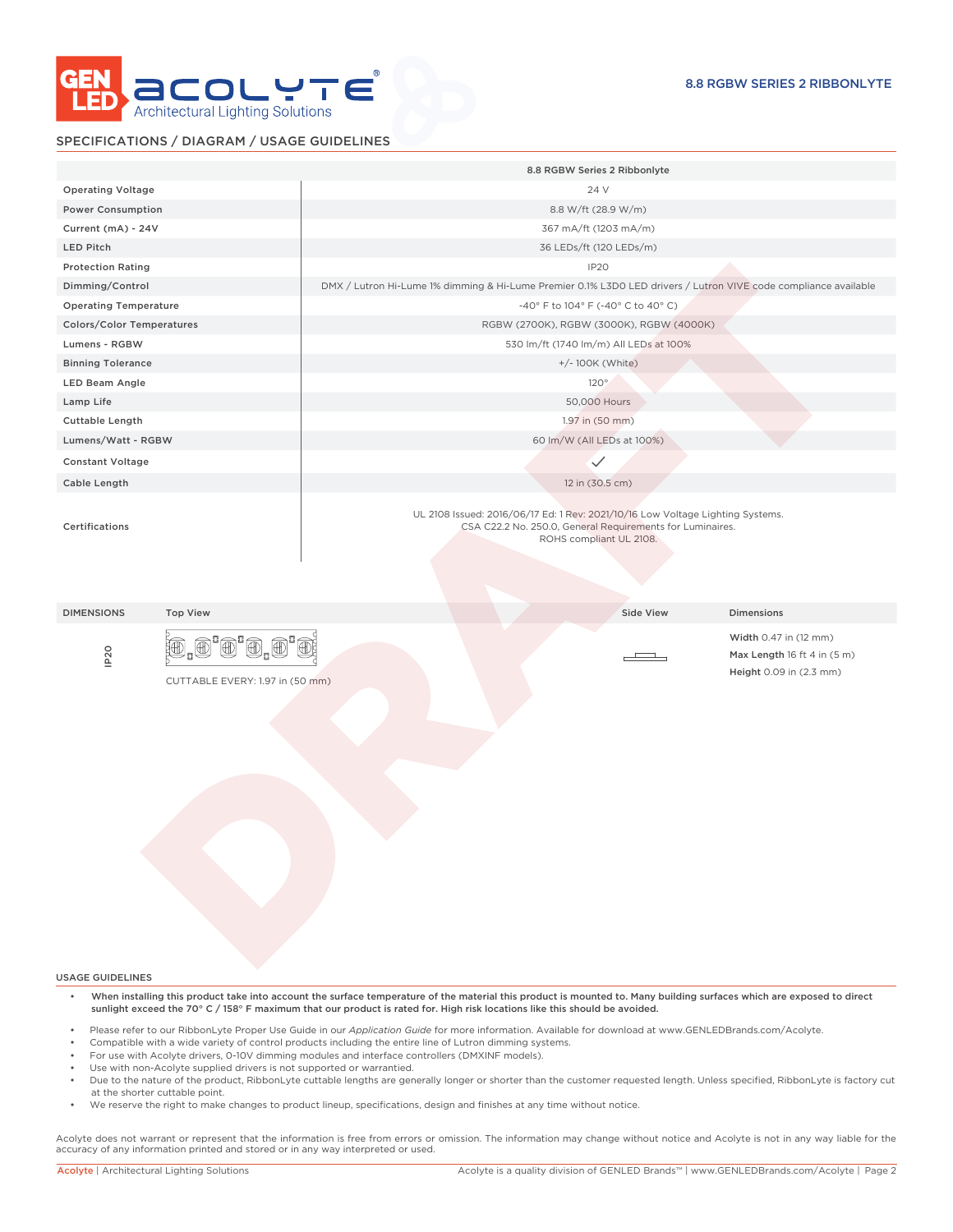

# CHANNEL COMPATIBILITY / CHANNEL OPTIONS

| <b>CHANNEL</b>         | <b>IP20</b>                  | SURFACE MOUNTED CHANNELS   |                                     |                        |                                                                                                                                              |                |                 |                                                                              |                                                                                                                                                 |
|------------------------|------------------------------|----------------------------|-------------------------------------|------------------------|----------------------------------------------------------------------------------------------------------------------------------------------|----------------|-----------------|------------------------------------------------------------------------------|-------------------------------------------------------------------------------------------------------------------------------------------------|
| AC1                    | $\checkmark$                 |                            | LENS OPTIONS: C - Clear F - Frosted |                        | K - Black M - Milky NP - Narrow Prismatic WP - Wide Prismatic RM - Round Milky SM - Square Milky                                             |                |                 |                                                                              |                                                                                                                                                 |
| AC <sub>2</sub>        | $\checkmark$                 |                            |                                     |                        |                                                                                                                                              |                |                 |                                                                              |                                                                                                                                                 |
| AC3                    | $\checkmark$                 |                            |                                     |                        |                                                                                                                                              |                |                 |                                                                              |                                                                                                                                                 |
| AC4                    | $\checkmark$                 |                            |                                     |                        |                                                                                                                                              |                |                 |                                                                              |                                                                                                                                                 |
| AC5                    | $\checkmark$                 |                            |                                     |                        |                                                                                                                                              |                |                 |                                                                              |                                                                                                                                                 |
| AC14                   | $\checkmark$                 |                            |                                     |                        |                                                                                                                                              |                |                 |                                                                              |                                                                                                                                                 |
| AP1                    | $\checkmark$                 | AC1<br>C, F, M             | AC <sub>2</sub><br>C, F, M          | AC3<br>C, F, M         | AC4<br>C, F, M                                                                                                                               | AC5<br>C, F, M | AC14<br>SM      | AP1<br>C, K, M, SM                                                           | AS1<br>C, F, M                                                                                                                                  |
| AR1<br>AR <sub>2</sub> | $\checkmark$                 |                            |                                     |                        |                                                                                                                                              |                |                 |                                                                              |                                                                                                                                                 |
| AR3                    | $\checkmark$<br>$\checkmark$ |                            |                                     |                        |                                                                                                                                              |                |                 |                                                                              |                                                                                                                                                 |
| AR5                    |                              |                            |                                     |                        |                                                                                                                                              |                |                 |                                                                              |                                                                                                                                                 |
| AR8                    |                              |                            |                                     |                        |                                                                                                                                              |                |                 |                                                                              |                                                                                                                                                 |
| AR10                   |                              |                            |                                     |                        |                                                                                                                                              |                |                 |                                                                              |                                                                                                                                                 |
| AR14                   | $\checkmark$                 | AS <sub>2</sub><br>C, F, M | AS3<br>C, F, M                      | AS6<br>C, F, M         | AS12<br>$\mathsf{RM}$                                                                                                                        | AS13<br>RM, SM | AS14<br>SM      | AS16<br>C, K, M                                                              | AS23<br>C, K, M, SM                                                                                                                             |
| AR16                   | $\checkmark$                 |                            |                                     |                        |                                                                                                                                              |                |                 |                                                                              |                                                                                                                                                 |
| AR20                   | $\checkmark$                 |                            |                                     |                        |                                                                                                                                              |                |                 |                                                                              |                                                                                                                                                 |
| AR23                   |                              |                            |                                     |                        |                                                                                                                                              |                |                 |                                                                              |                                                                                                                                                 |
| AR25                   | $\checkmark$                 |                            |                                     |                        |                                                                                                                                              |                |                 |                                                                              |                                                                                                                                                 |
| AR30                   | $\checkmark$                 | AS28                       | AS30                                | AS53                   | AT4                                                                                                                                          | AT5            | AT11            | AW12                                                                         | AW14                                                                                                                                            |
| AR33                   | $\checkmark$                 | M, NP, WP                  | M, RM, SM                           | M, NP, WP              | C, F, M                                                                                                                                      | C, F, M        | C, F, M         | C, K, M, RM                                                                  | C, K, M                                                                                                                                         |
| AS1                    | $\checkmark$                 |                            |                                     |                        |                                                                                                                                              |                |                 |                                                                              |                                                                                                                                                 |
| AS <sub>2</sub>        | $\checkmark$                 |                            |                                     |                        |                                                                                                                                              |                |                 |                                                                              |                                                                                                                                                 |
| AS3                    | $\checkmark$                 |                            |                                     |                        |                                                                                                                                              |                |                 |                                                                              |                                                                                                                                                 |
| AS6                    | $\checkmark$                 |                            |                                     |                        |                                                                                                                                              |                |                 |                                                                              |                                                                                                                                                 |
| AS10<br>AS12           |                              | AW35                       | AW38                                | AW38                   | <b>B1</b>                                                                                                                                    | <b>B2</b>      | C <sub>22</sub> | GL <sub>2</sub>                                                              | <b>ROUND</b>                                                                                                                                    |
| AS13                   | $\checkmark$<br>$\checkmark$ | C, F, M                    | M, RM, SM                           | C, F, M                | C, F, M                                                                                                                                      | <b>RM</b>      | C, F, M         | C, F, M                                                                      | C, F, M                                                                                                                                         |
| AS14                   | $\checkmark$                 |                            |                                     |                        |                                                                                                                                              |                |                 |                                                                              |                                                                                                                                                 |
| AS16                   | $\checkmark$                 |                            |                                     |                        |                                                                                                                                              |                |                 |                                                                              |                                                                                                                                                 |
| <b>AS20G</b>           |                              |                            |                                     |                        |                                                                                                                                              |                |                 |                                                                              |                                                                                                                                                 |
| AS23                   | $\checkmark$                 |                            |                                     |                        |                                                                                                                                              |                |                 |                                                                              |                                                                                                                                                 |
| AS28                   | $\checkmark$                 | ROUND12<br>C, K, M         | ROUND20<br>C, K, M                  | <b>WH35</b><br>C, F, M |                                                                                                                                              |                |                 |                                                                              |                                                                                                                                                 |
| AS30                   | $\checkmark$                 |                            |                                     |                        |                                                                                                                                              |                |                 |                                                                              |                                                                                                                                                 |
| AS53                   | $\checkmark$                 |                            |                                     |                        |                                                                                                                                              |                |                 |                                                                              |                                                                                                                                                 |
| AT4                    | $\checkmark$                 | RECESSED CHANNELS          |                                     |                        |                                                                                                                                              |                |                 |                                                                              |                                                                                                                                                 |
| AT5                    | $\checkmark$                 |                            | LENS OPTIONS: C - Clear F - Frosted | K - Black              | $M -$ Milky                                                                                                                                  |                |                 | NP - Narrow Prismatic WP - Wide Prismatic RM - Round Milky SM - Square Milky |                                                                                                                                                 |
| AT11                   | $\checkmark$                 |                            |                                     |                        |                                                                                                                                              |                |                 |                                                                              |                                                                                                                                                 |
| AW10                   |                              |                            |                                     |                        |                                                                                                                                              |                |                 |                                                                              |                                                                                                                                                 |
| AW12                   | $\checkmark$                 |                            |                                     |                        |                                                                                                                                              |                |                 |                                                                              |                                                                                                                                                 |
| AW14                   | $\checkmark$                 |                            |                                     |                        |                                                                                                                                              |                |                 |                                                                              |                                                                                                                                                 |
| AW35                   | $\checkmark$                 |                            |                                     |                        |                                                                                                                                              |                |                 |                                                                              |                                                                                                                                                 |
| AW38<br>AW40           | $\checkmark$                 | AR1                        | AR <sub>2</sub>                     | AR3                    | AR14                                                                                                                                         | AR16           | AR20            | AR25                                                                         | AR30                                                                                                                                            |
| <b>B1</b>              | $\checkmark$                 | C, F, M                    | C, F, M                             | C, F, M                |                                                                                                                                              | C, K, M        | C, K, M, SM     | M, RM, SM                                                                    | M, RM, SM                                                                                                                                       |
| <b>B2</b>              | $\checkmark$                 |                            |                                     |                        |                                                                                                                                              |                |                 |                                                                              |                                                                                                                                                 |
| C <sub>22</sub>        | $\checkmark$                 |                            |                                     |                        |                                                                                                                                              |                |                 |                                                                              |                                                                                                                                                 |
| GL1                    | $\checkmark$                 |                            |                                     |                        |                                                                                                                                              |                |                 |                                                                              |                                                                                                                                                 |
| GL2                    | $\checkmark$                 |                            |                                     |                        |                                                                                                                                              |                |                 |                                                                              |                                                                                                                                                 |
| ROUND                  | $\checkmark$                 | AR33                       | GL1                                 | SC1                    | SC <sub>2</sub>                                                                                                                              | SC3            | SC4             | SC <sub>5</sub>                                                              | SC <sub>6</sub>                                                                                                                                 |
| ROUND12                | $\checkmark$                 | M, NP, WP                  | C, F, M                             | М                      | $\mathsf{M}% _{T}=\mathsf{M}_{T}\!\left( a,b\right) ,\ \mathsf{M}_{T}=\mathsf{M}_{T}\!\left( a,b\right) ,$                                   | М              | M, RM, SM       | M, RM, SM                                                                    | C, K, M, SM                                                                                                                                     |
| ROUND20                | $\checkmark$                 |                            |                                     |                        |                                                                                                                                              |                |                 |                                                                              |                                                                                                                                                 |
| SC1                    | $\checkmark$                 |                            |                                     |                        |                                                                                                                                              |                |                 |                                                                              |                                                                                                                                                 |
| SC <sub>2</sub>        | $\checkmark$                 |                            |                                     |                        |                                                                                                                                              |                |                 |                                                                              |                                                                                                                                                 |
| SC3                    | $\checkmark$                 |                            |                                     |                        |                                                                                                                                              |                |                 |                                                                              |                                                                                                                                                 |
| SC4                    | $\checkmark$                 | W31                        |                                     |                        |                                                                                                                                              |                |                 |                                                                              |                                                                                                                                                 |
| SC <sub>5</sub>        | $\checkmark$                 | C, F, M                    |                                     |                        |                                                                                                                                              |                |                 |                                                                              |                                                                                                                                                 |
| SC6                    | $\checkmark$                 |                            |                                     |                        |                                                                                                                                              |                |                 |                                                                              |                                                                                                                                                 |
| <b>SC-CORNER1</b>      |                              |                            |                                     |                        |                                                                                                                                              |                |                 |                                                                              |                                                                                                                                                 |
| SC-CORNER2             |                              | <b>DISCLAIMER</b>          |                                     |                        |                                                                                                                                              |                |                 |                                                                              |                                                                                                                                                 |
| <b>ST10</b>            |                              |                            |                                     |                        |                                                                                                                                              |                |                 |                                                                              | When installing this product take into account the surface temperature of the material this product is mounted to. Many building surfaces which |
| W31                    | $\checkmark$                 |                            |                                     |                        | are exposed to direct sunlight exceed the 70°C/158°F maximum that our product is rated for. High risk locations like this should be avoided. |                |                 |                                                                              |                                                                                                                                                 |
| <b>WH35</b>            | $\checkmark$                 |                            |                                     |                        | Our IP68 product is not intended to be submerged in pools and fountains and does not carry UL676 certification to do so.                     |                |                 |                                                                              |                                                                                                                                                 |

Acolyte | Architectural Lighting Solutions Acolyte is a quality division of GENLED Brands™ | www.GENLEDBrands.com/Acolyte | Page 3